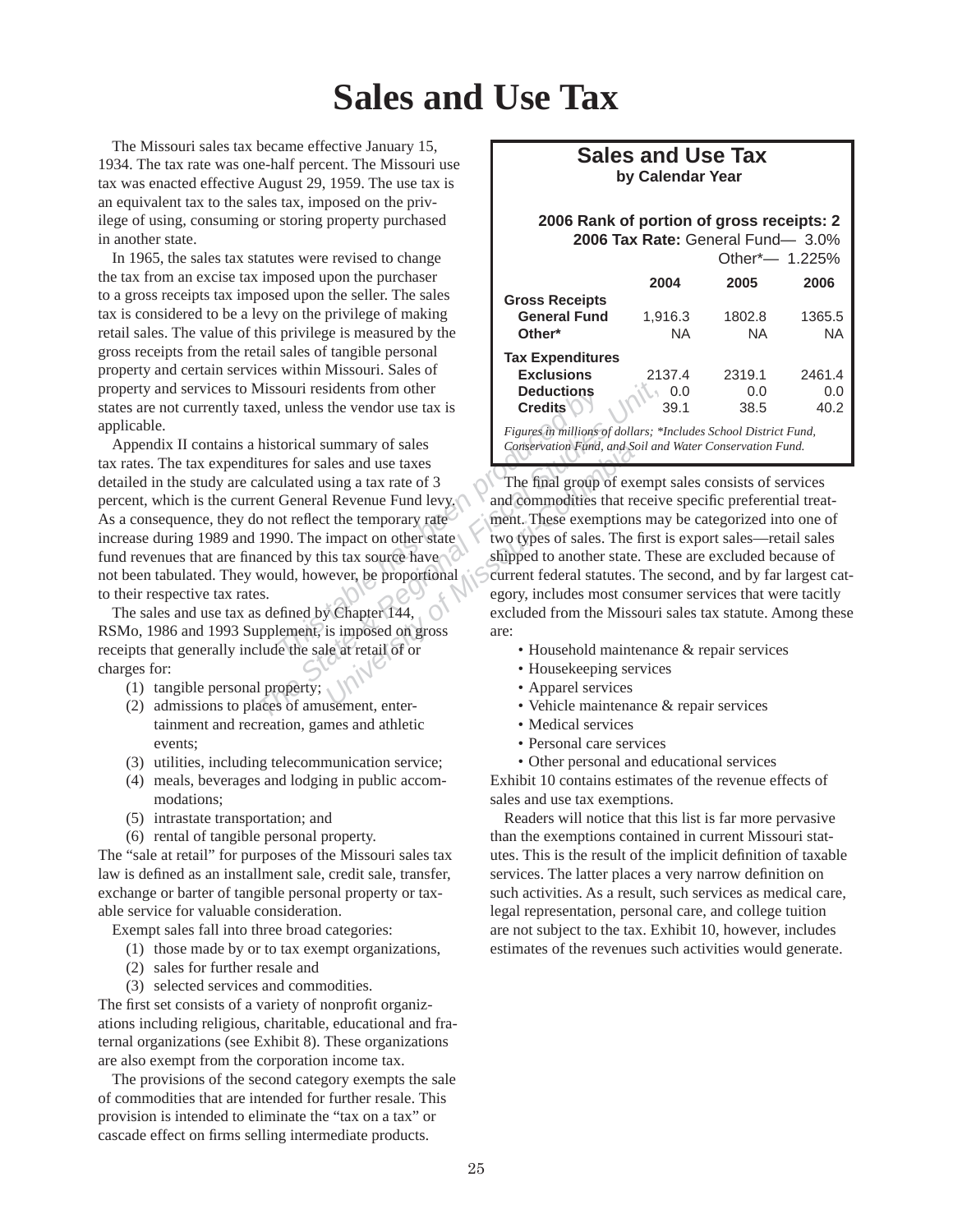## Experimentary and second-<br>
This table has by or to subtlic schools)<br>
Discreposition is determined to a solely in their education<br>
2, social and fraternal (promotion Sales made by or to summunity, welfare; charitable, solel Folucational (elementary and seconddate by or to such organizaty public schools)<br>
Also see political subdivisions) activities<br>
The State and fraternal (promotion Sales made by or to such organizative)<br>
The State and Extern and fraternal (promotion Sales made by or to such org<br> *University of Missouri-Columbia*<br>
In their civic or charital<br>
In their civic or charital<br>
and activities<br>
and activities<br>
Sales made to<br>
so of the state<br>
Sales made t Religious Example: Churches **Charitable** Example: American Heart Association Educational (elementary and secondary public schools) (Also see political subdivisions) Civic, social and fraternal (promotion of community, welfare; charitable, educational or recreational) Eleemosynary and penal institutions and industries of the state Example: State penitentiary produces license plates Not-for-profit institution of higher education State relief agencies in their exercise of relief functions Private not-for-profit elementary or secondary schools not excluded elsewhere Benevolent, scientific and educa-tional associations encouraging science of agriculture Not-for-profit summer theatre organizations U.S. government and agencies Missouri political subdivisions (political & federal government) State of Missouri Rural water districts Non-appropriated activities of military service Sales made by or to such organizations solely in their religious, charitable or educational function Sales made by or to such organizations solely in their religious, charitable or educational function Sales made by or to such organizations solely in their educational functions and activities Sales made by or to such organizations solely in their civic or charitable functions and activities Sales made to Sales made to Sales made to Sales made to Sales made by Sales made by Sales made to Sales made to Sales made to Sales made to Sales made to 13,441 6,498 1,642 7,176 NA 448 NA 126 NA NA see next line 4,493 76 NA NA IRC 501(c)(3) Section 144.030.2(19) IRC 501 (c)(3) Section 144.030.2(19) IRC 501 (c)(3) Section 144.030.2(19) IRC 501(c)(4) IRC 501(c)(7) IRC 501(c)(8) IRC 501 (c)(10) Section 144.030.2(20) Section 144.030.2(20) Section 144.030.2(20) Section 144.030.2(20) Section 144.030.2(20) IRC 501(c)(5) Section 144.030.2(21) IRC 501(c)(5) Section 144.030.2(21) Section 144.010 Section 144.030 Section 144.010 Section 144.030 Section 144.010 Section 144.030 Section 144.270 Section 144.010 Section 144.030 **Description of Tax-Exempt Organization Section of Internal Revenue Code (if ap pli ca ble) and Statute Reference Description of Exemption Number of Organizations Exhibit 8 Tax-Exempt Organizations as of December 2006**

*NA - Not available*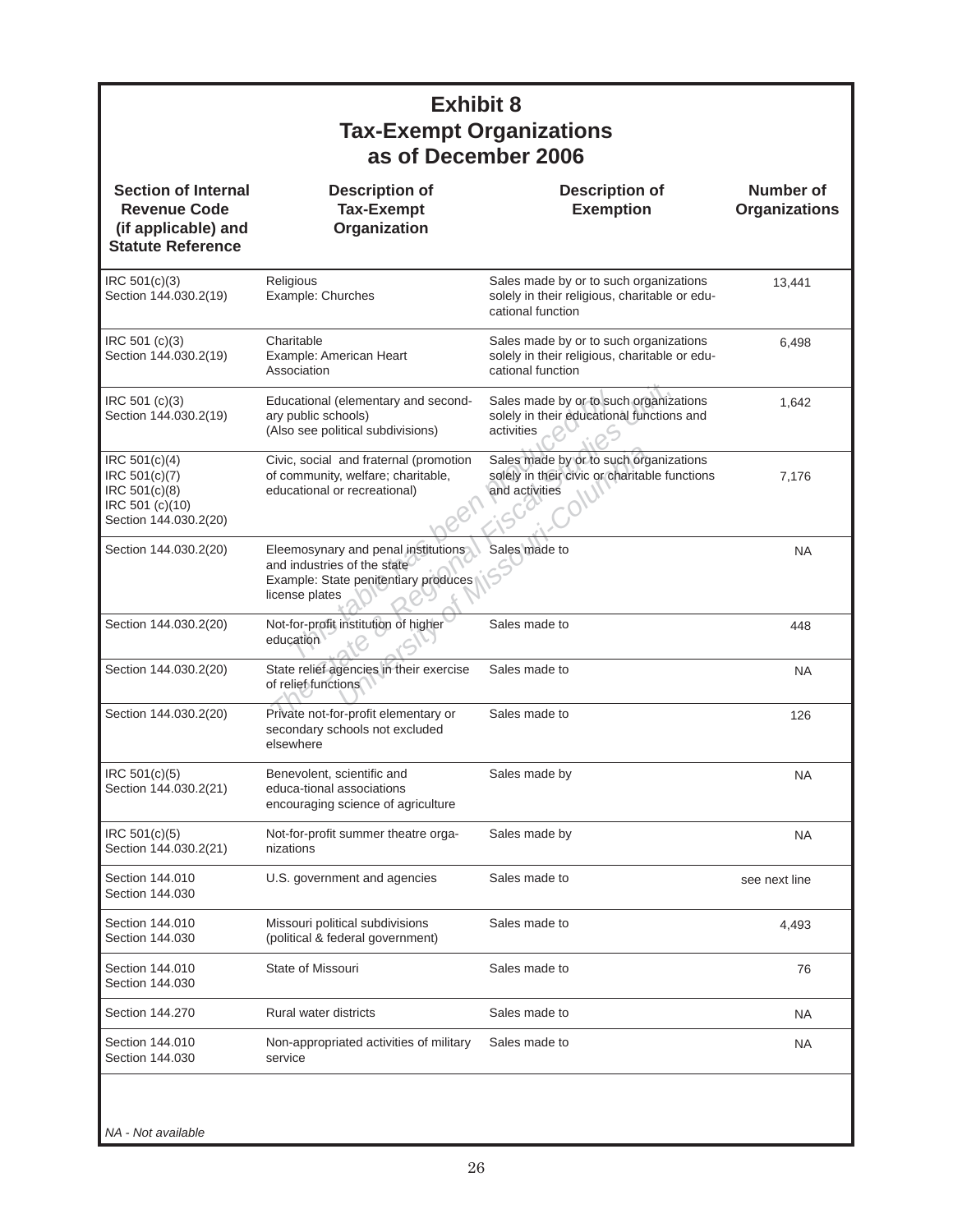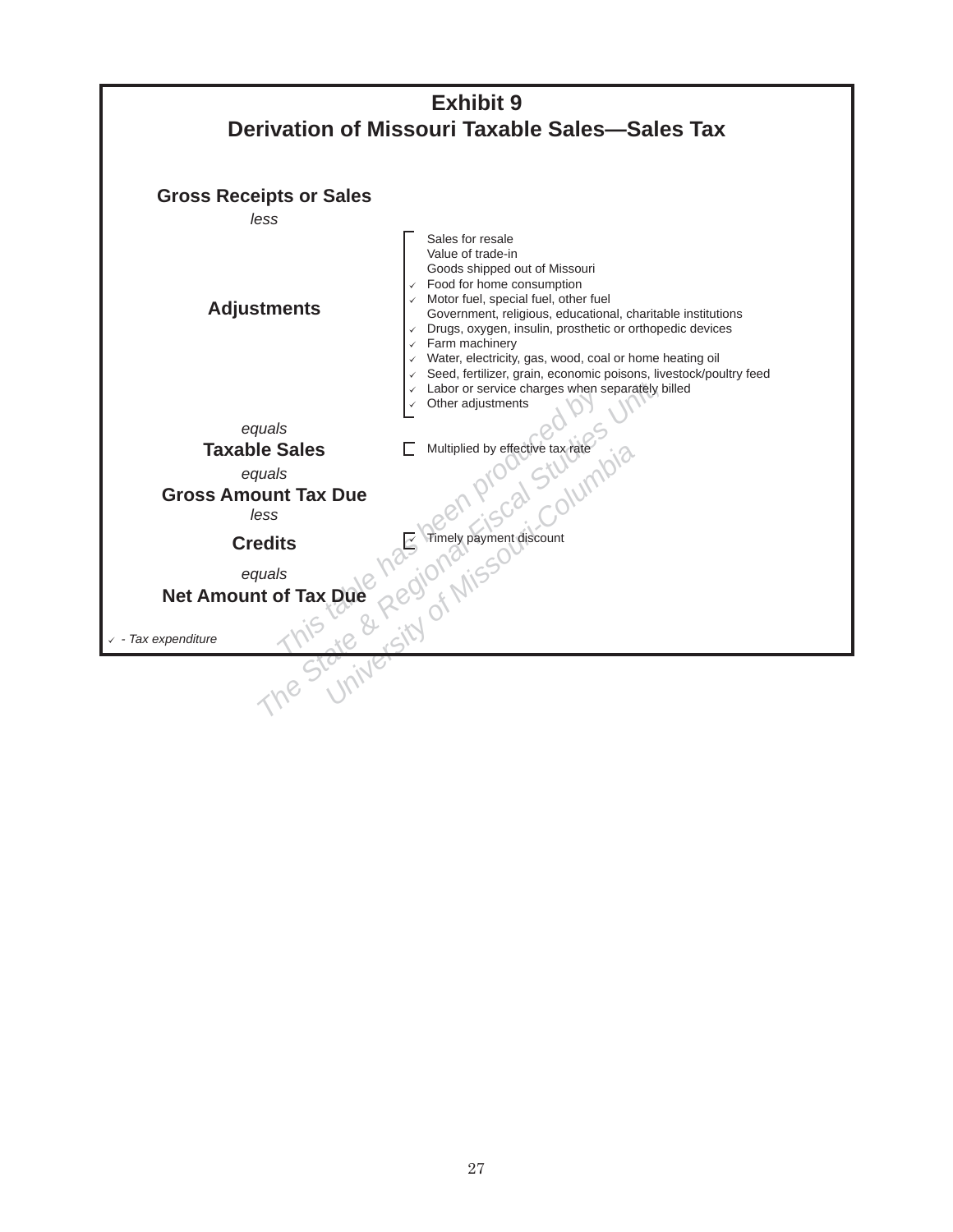|                                                                                                                                                                    |                     | Sales and    |                         | Exhibit 10<br>2001-2011                                              | Use Tax Expenditures                                  |                              |                                                    |                   |                  |                             |                      |
|--------------------------------------------------------------------------------------------------------------------------------------------------------------------|---------------------|--------------|-------------------------|----------------------------------------------------------------------|-------------------------------------------------------|------------------------------|----------------------------------------------------|-------------------|------------------|-----------------------------|----------------------|
| Personal Exemptions                                                                                                                                                | 2001                | 2002         | 2003 <sup>R</sup>       | 2004 <sup>R</sup>                                                    | $2005^R$                                              | <b>2006</b> <sup>P</sup>     | 2007 <sup>F</sup>                                  | 2008 <sup>F</sup> | 2009F            | 2010F                       | 2011 <sup>F</sup>    |
| Drugs and Medical Commodities<br>Non-Durable Commodities<br><b>B.01</b>                                                                                            |                     |              |                         |                                                                      |                                                       |                              |                                                    |                   |                  |                             |                      |
| Prescription Drugs                                                                                                                                                 | 107.7               | 119.6        | 131.7                   | 142.3                                                                | 150.4                                                 | 161.8                        | 166.5                                              | 171.1             | 175.9            | 180.5                       | 185.2                |
| Nonprescription Drugs<br>Motor Fuel*<br><b>B.07</b>                                                                                                                | 158.9               | 149.0        | 174.7                   | 214.0                                                                | 262.0                                                 | 292.7                        | 303.3                                              | 314.2             | 325.5            | 337.3                       | 349.4                |
| Food for Home Consumption<br>Lottery Tickets<br><b>B.28</b><br>B.31                                                                                                | ≸<br>239.0          | ⋚            | 196.0<br>₹              | ≸<br>181.2                                                           | $\lessgtr$                                            | $\stackrel{\triangle}{\geq}$ | NA<br>219.4<br>3.8                                 | ⋚<br>229.3        | ≸                | ≸<br>250.4                  | ₹<br>261.6           |
| Textbooks<br>B.32                                                                                                                                                  | 2.8                 | 172.6<br>3.0 | 3.1                     | 2.9                                                                  | 200.9<br>3.5                                          | 209.9<br>3.7                 |                                                    | 4.0               | 239.6<br>4.2     | 4.4                         | 4.6                  |
| Services                                                                                                                                                           |                     |              |                         |                                                                      |                                                       |                              |                                                    |                   |                  |                             |                      |
| Domestic Utilities<br><b>B.04</b>                                                                                                                                  | 125.7               | 124.6        | 135.1                   | 142.3                                                                | 158.4                                                 | 166.7                        | 170.5                                              | 174.3             | 178.1            | 181.8                       | 185.6                |
| Household Maintenance/Repair<br>Housekeeping<br>A.03a<br>A.03b                                                                                                     | 33.8<br>10.1        | 34.1         | 34.9<br>$\overline{12}$ | $37 - 9$<br>$49 - 8$<br>$69 - 4$<br>$69 - 3$<br>$69 - 3$<br>$69 - 3$ | 39.4<br>11.9                                          | 41.1                         | 12.6<br>42.1                                       | 43.1              | 44.3             | $47007$<br>$47007$<br>$470$ | 46.4                 |
| Apparel<br>A.03c                                                                                                                                                   | 9.5                 |              | 9.1                     |                                                                      |                                                       |                              | 9.8                                                | $12.9$<br>$10.0$  | $13.2$<br>$10.3$ |                             | $13.8$<br>10.7       |
| Vehicle Maintenance/Repair<br>A.03d                                                                                                                                | 41.4                |              | 44.0                    |                                                                      |                                                       |                              | 50.8                                               | 52.1              | 53.4             |                             | 56.0                 |
| Transportation Fares<br>A.03e<br><b>B.05</b>                                                                                                                       | 32.4<br>614.6       |              | 33.4<br>712.6           |                                                                      |                                                       |                              | 38.3<br>880.2                                      | 39.2<br>903.1     | 40.0<br>926.0    | 40.9<br>949.0               | $\frac{41.8}{971.9}$ |
| Personal Care<br>Medical Care<br>A.03f                                                                                                                             | 44.8                |              | 50.6                    |                                                                      | 9.5<br>47.600<br>6000 0<br>6000 0<br>6000 0<br>6000 0 |                              |                                                    | 66.3              |                  | 69.6                        |                      |
| Other Personal & Educational<br>A.03g<br>28                                                                                                                        | 428.7               |              | 457.7                   | 55.9<br>495.6                                                        |                                                       | 62.9<br>551.6                | 64.6<br>566.5                                      | 581.4             | 67.9<br>596.2    | 611.1                       | 71.3<br>626.1        |
| Miscellaneous                                                                                                                                                      |                     |              |                         |                                                                      |                                                       |                              |                                                    |                   |                  |                             |                      |
| Handicraft Items/Senior Citizen<br>Isolated/Occasional Sales<br><b>B.23</b><br>A.01                                                                                | $\frac{1}{4}$       | $rac{1}{4}$  | 4.4                     | पं. ●<br>पं                                                          |                                                       | 4.8                          | 5.0                                                | 5.2               | 5.5              | 5.7                         | 6.0                  |
| <b>Business Exemptions</b>                                                                                                                                         |                     |              |                         |                                                                      | Still                                                 |                              |                                                    |                   |                  |                             |                      |
| Agriculture                                                                                                                                                        |                     |              |                         |                                                                      |                                                       |                              |                                                    |                   |                  |                             |                      |
| Fuel Used for Drying Crops<br><b>B.08</b>                                                                                                                          |                     |              |                         |                                                                      |                                                       | 2222                         | ≨≨                                                 |                   |                  |                             |                      |
| Farm Machinery and Equipment<br>Agricultural Diesel Fuel<br>B.10<br><b>B.09</b>                                                                                    | 5452                | 5522.5       | 5522.5                  | 5522                                                                 | 5522                                                  |                              | $\stackrel{\leq}{_{\sim}}\stackrel{\leq}{_{\sim}}$ | 5452              | 5452             | 5452                        | $2222$ $27$          |
| Repair Farm Machinery<br>B.12<br>B.11                                                                                                                              |                     |              |                         |                                                                      |                                                       |                              |                                                    |                   |                  |                             |                      |
| B.13-14 Feed, Seed, Fertilizer, Pesticides, Etc.<br>Baling Wire, Baling Twine                                                                                      |                     |              |                         | $\frac{1}{2}$                                                        | $\frac{4}{2}$                                         | $\frac{1}{2}$                | ٠<br>≸                                             |                   |                  |                             |                      |
| Mining and Manufacturing<br>Replacement Machinery<br><b>B.16</b>                                                                                                   |                     |              |                         |                                                                      |                                                       |                              |                                                    |                   |                  |                             |                      |
| New or Expanded Plant<br>B.17                                                                                                                                      | $\S$ $\S$ $\S$ $\S$ | ≨≨≨          | ≨≨≨                     | ≨≨≨                                                                  | ≨≨≨                                                   | ≨≨≨                          | $\S$ $\S$ $\S$ $\S$                                | ≨≨≨               | ≨≨≨              | ≨≨≨                         | 552                  |
| Electrical Energy<br><b>B.21</b>                                                                                                                                   |                     |              |                         |                                                                      |                                                       |                              |                                                    |                   |                  |                             |                      |
|                                                                                                                                                                    |                     |              |                         |                                                                      |                                                       |                              |                                                    |                   |                  |                             |                      |
| Figures in millions of dollars: * = Applies to General Revenue Funds Only M4 = Not appliable: * = Not applicable: • = Less than \$50.000 (Excludes Business Sales) |                     |              |                         |                                                                      |                                                       |                              |                                                    |                   |                  |                             |                      |

*Figures in millions of dollars;* \* *= Applies to General Revenue Funds Only NA = Not available;*  = *Not applicable; = Less than \$50,000 (Excludes Business Sales)*  $P =$  Preliminary numbers ;  $F =$  Forecasted numbers;  $R =$  Revised numbers *P = Preliminary numbers ; F = Forecasted numbers; R = Revised numbers*